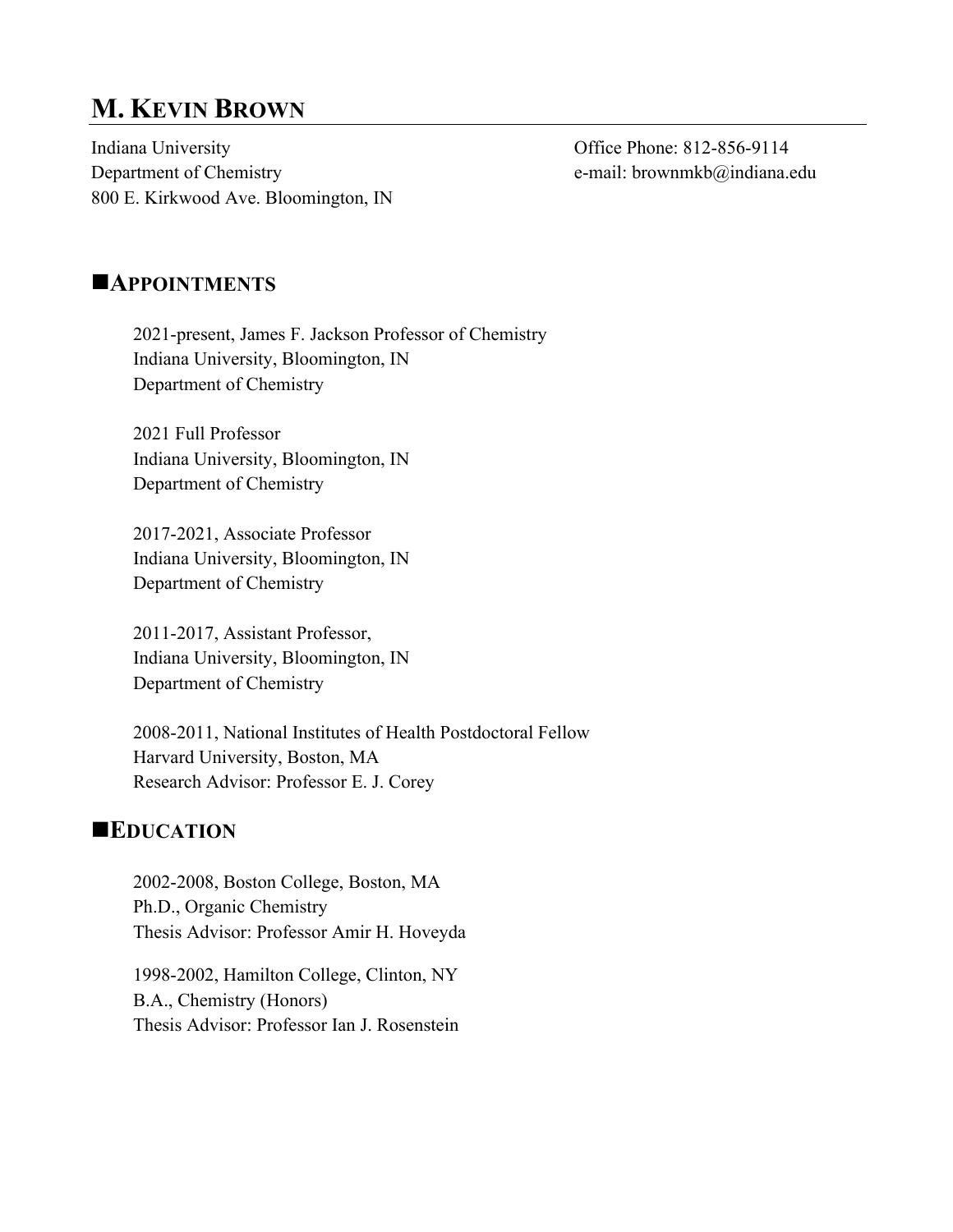### n**RESEARCH**

## **AWARDS**

- 2020 *Humboldt Fellowship for Experienced Researchers*
- 2019 *Outstanding Reviewer, Chemical Science*
- 2019 *NIH MIRA for Established Investigators*
- 2016 *Novartis Early Career Award*
- 2016 *Amgen Young Investigator Award*
- 2016 *National Science Foundation CAREER Award*, 2016
- 2015 *Sloan Research Fellowship*, 2015
- 2014 *IU Trustees Teaching Award*, 2014
- *2013 Thieme Chemistry Journal Awardee*, 2013
- 2008-2011 *National Institutes of Health, Ruth L. Kirschstein National Research Service Award,*  Harvard University, 2008-2011
- 2010*ESF Research Conference on Natural Products Chemistry, Biology and Medicine III, Travel Award.* European Science Foundation, 2010
- 2007 *Bristol-Myers Squibb Graduate Fellowship in Synthetic Organic Chemistry*, Sponsored by Bristol-Myers Squibb
- 2006 *Graduate School of Arts and Sciences Academic Achievement Award* Boston College
- 2006 *Excellence in Chemistry Award*, Roche Biosciences
- 2005 *Graduate Fellowship in Organic Chemistry*, American Chemical Society, Sponsored by Schering-Plough
- 2002 *Underwood Prize in Chemistry,* Hamilton College
- 2002 *Elihu Root Fellowship,* Hamilton College
- 2002 *Sigma Xi Scientific Research Society*, Hamilton College

## **SEMINARS**

- 113) *ACS Meeting Chicago*, August 2022
- 112) *Boron in the Americas Conference*, June 2022
- 111) *Canadian Chemistry Conference and Exhibition (2)*, June 2022
- 110) *Canadian Chemistry Conference and Exhibition (1)*, June 2022
- 109) *City University New York,* May 2022 (Virtual)
- 108) *Penn State University*, April 2022
- 107) *ACS Meeting San Diego*, March 2022
- 106) *Bingham Young University*, February 2022
- 105) *3rd Alpine Winter Conference on Medicinal and Synthetic Chemistry*, January 2022 (Virtual)
- 104) *University of Mainz*, December 2021
- 103) *University of Munster*, December 2021
- 102) *Ludwig Maximilians University*, November 2021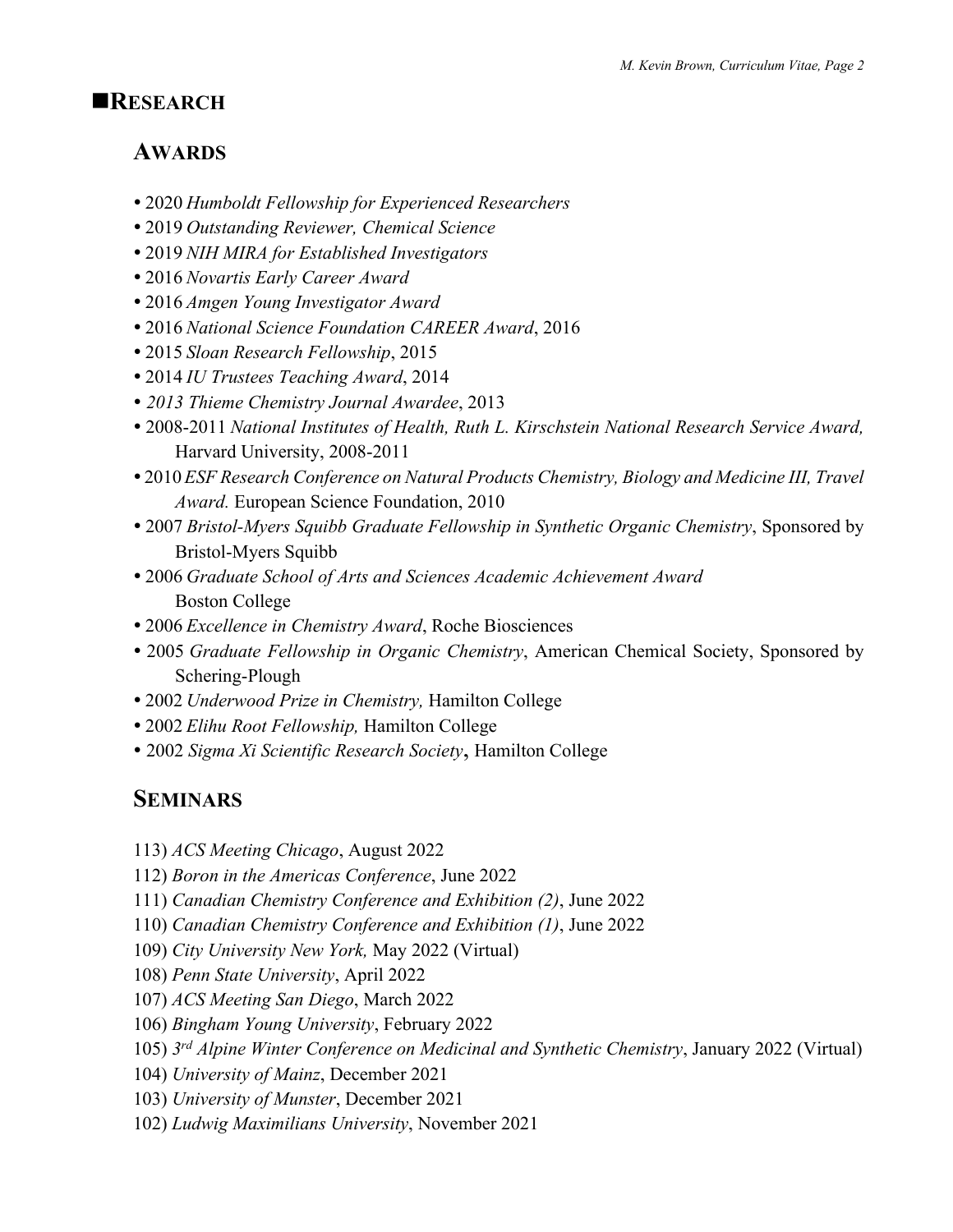- 101) *University of Basel*, November 2021
- 100) *Spirochem*, November 2021
- 99) *Novartis, Basel*, November 2021
- 98) *Valparaiso University*, October 2021 (Virtual)
- 97) *Relay Therapeutics*, October 2021
- 96) *National University Singapore*, September 2021 (Virtual)
- 95) *Abbive*, September 2021 (Virtual)
- 94) *ACS Meeting Atlanta*, August 2021(Virtual)
- 93) *George Mason University,* April 2021 (Virtual)
- 92) *Illinois State University*, April 2021 (Virtual)
- 91) *Heriot-Watt University*, March 2021 (Virtual)
- 90) *Hamilton College*, October 2020 (Virtual)
- 89) *Missouri State*, September 2020 (Virtual)
- 88) *IIT Guwahati* August 2020 (Virtual)
- 87) *FloHet Conference*, March 2020
- 86) *ISMMS-5 Conference, Japan*, November 2019
- 85) *Kyoto University*, November 2019
- 84) *University of Tokyo*, November 2019
- 83) *Waseda Univerisity*, November 2019
- 82) *Boston College*, May 2019
- 81) *Togni University*, May 2019
- 80) *Shanghai Institute of Organic Chemistry*, May 2019
- 79) *Fudan University*, May 2019
- 78) *East China Normal University*, May 2019
- 77) *Zhejiang University*, May 2019
- 76) *University of Science and Technology of China*, May 2019
- 75) *Saint Louis University*, April 2019
- 74) *Hope College*, March 2019
- 73) *Calvin College*, March 2019
- 72) *Grand Valley State University*, March 2019
- 71) *Celgene*, December 2018
- 70) *University of Alberta*, October 2018
- 69) *Corteva Agriscience*, August 2018
- 68) *University of Pennsylvania*, May 2018
- 67) *Drexel University*, May 2018
- 66) *Temple University*, May 2018
- 65) *Yale University*, March 2018
- 64) *IISc Bangalore*, December 2017
- 63) *Indo-US Bilateral Meeting on Organometallic Chemistry*, December 2017
- 62) *IIT Bombay*, December 2017
- 61) *SERMACS*, November 2017
- 60) *Boston University, "Novartis Lecture"*, October 2017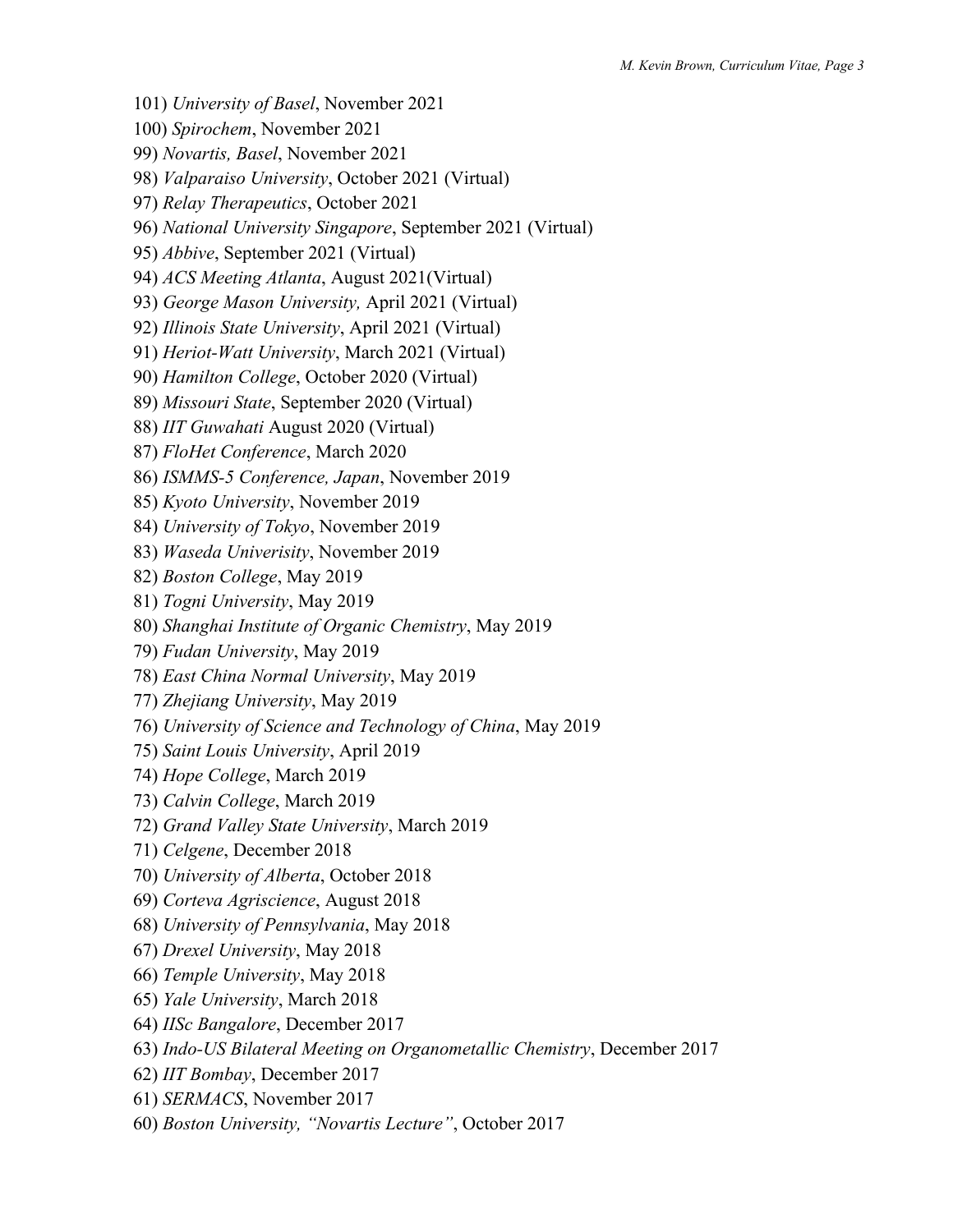- 59) *Relay Therapeutics,* July 2017
- 58) *Novartis Early Career Award Symposium*, June 2017
- 57) *Dartmouth College*, May 2017
- 56) *Amgen Young Investigator Award Symposium*, October 2016
- 55) *University of Illinois*, October 2016
- 54) *Watanabe Symposium*, October 2016
- 53) *Chicago Organic Symposium*, October 2016
- 52) *Gilead Seattle / University of Washington Lecture Series*, September 2016
- 51) *Gordon Research Conference on Organic Reactions and Processes*, July 2016
- 50) *French-American Chemical Society Meeting*, June 2016
- 49) *University of Michigan,* May 2016
- 48) *Princeton University*, April 2016
- 47) *Vanderbilt University*, April 2016
- 46) *University of Illinois at Chicago*, April 2016
- 45) *Northwestern University*, April 2016
- 44) *University of California – Irvine*, April 2016
- 43) *Pfizer – La Jolla*, April 2016
- 42) *Scripps Research Institute – La Jolla*, April 2016
- 41) *Duke University*, March 2016
- 40) *University of North Carolina – Chapel Hill*, March 2016
- 39) *North Carolina State*, March 2016
- 38) *Massachusetts Institute of Technology*, March 2016
- 37) *University of Wisconsin*, March 2016
- 36) *University of Minnesota*, March 2016
- 35) *Colorado State University*, February 2016
- 34) *Pennsylvania State University*, February 2016
- 33) *University of Texas – Austin*, January 2016
- 32) *Baylor University*, January 2016
- 31) *University of Texas Southwestern Medical Center*, January 2016
- 30) *Notre Dame*, January 2016
- 29) *Biogen*, November 2015
- 28) *University of Utah*, October 2015
- 27) *University of Pittsburgh*, October 2015
- 26) *UCLA "Pfizer-UCLA Lectureship"*, October 2015
- 25) *California Institute of Technology*, October 2015
- 24) *University of Iowa*, October 2015
- 23) *Iowa State University*, October 2015
- 22) *Scripps Research Institute – Jupiter*, October 2015
- 21) *The Ohio State University*, September 2015
- 20) *Eli Lilly and Co.*, August 2015
- 19) *JOC/OL Symposium,* ACS Meeting Boston, August 2015
- 18) *Young Academic Investigators Symposium*, ACS Meeting Boston, August 2015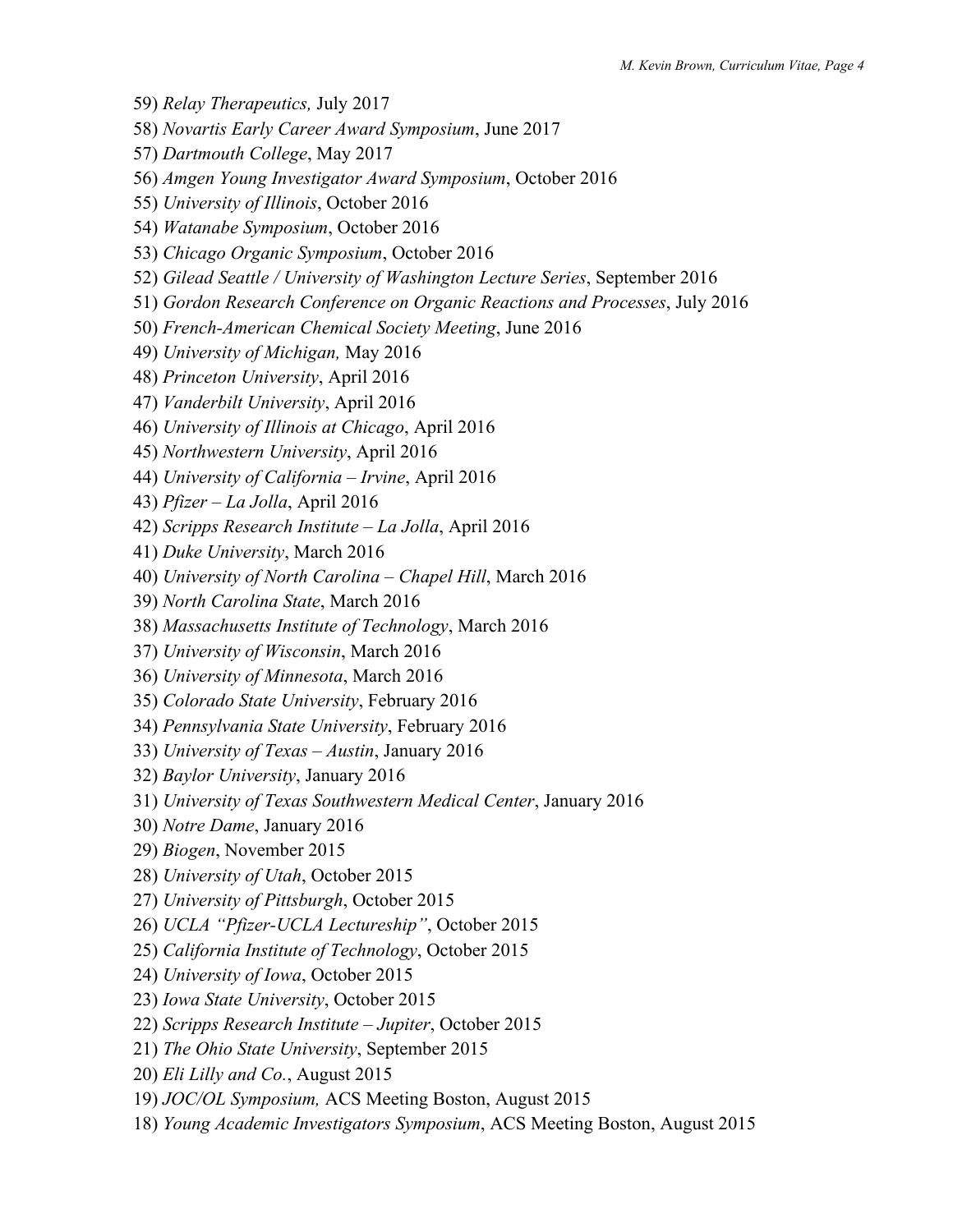17) *Bristol-Myers Squibb – Process Chemistry Department,* August 2015

16) *Bristol-Myers Squibb – Discovery Chemistry Department,* August 2015

15) *Gordon Research Conference on Natural Products*, July 2015

14) *Canadian Society of Chemistry Conference*, June 2015

13) *Hamilton College*, November 2014

12) *SUNY Buffalo*, November 2014

11) *University of Rochester*, November 2014

10) *Syracuse University,* November 2014

9) *Butler University*, October 2014

8) *Gordon Research Conference on Stereochemistry* ("Poster Talk"), July 2014

7) *Illinois Wesleyan University*, April 2014

6) *Indiana University Purdue University Indianapolis,* March 2014

5) *Olivet Nazarene University*, February 2014

4) *Hunter College, CUNY* October 2013

3) *Brooklyn College*, *CUNY* September 2013

2) *DePauw University*, September 2013

1) *Western Kentucky University,* October 2012

## **GRANT SUPPORT**

 2019-2024: National Institutes of Health Maximizing Investigators Research Award: R35GM131755 "*Methods and Strategies for Chemical Synthesis*"

2016: Novartis Early Career Award,

2016: Amgen Young Investigator Award,

 2016-2021: National Science Foundation: CAREER Award - 1554760. "*New Methods for Cu-Catalyzed Cross-Coupling Reactions*"

 2015-2020: National Institutes of Health: 1R01GM114443. "*Development of New Catalytic Reactions for Chemical Synthesis*."

 2015-2019: National Institutes of Health: 1R01GM110131. "*Stereoselective Reactions for the Chemical Synthesis of Bioactive Compounds.*"

2015: Sloan Foundation Fellowship.

 2014-2016: American Chemical Society, Petroleum Research Fund: "*Cu-Catalyzed Vicinal Dicarbofunctionalization of Simple Alkenes*."

## **CONSULTING**

• 2020-present: Synthetic Chemistry Consultant for Relay Therapeutics (involves monthly meetings about synthetic chemistry challenges)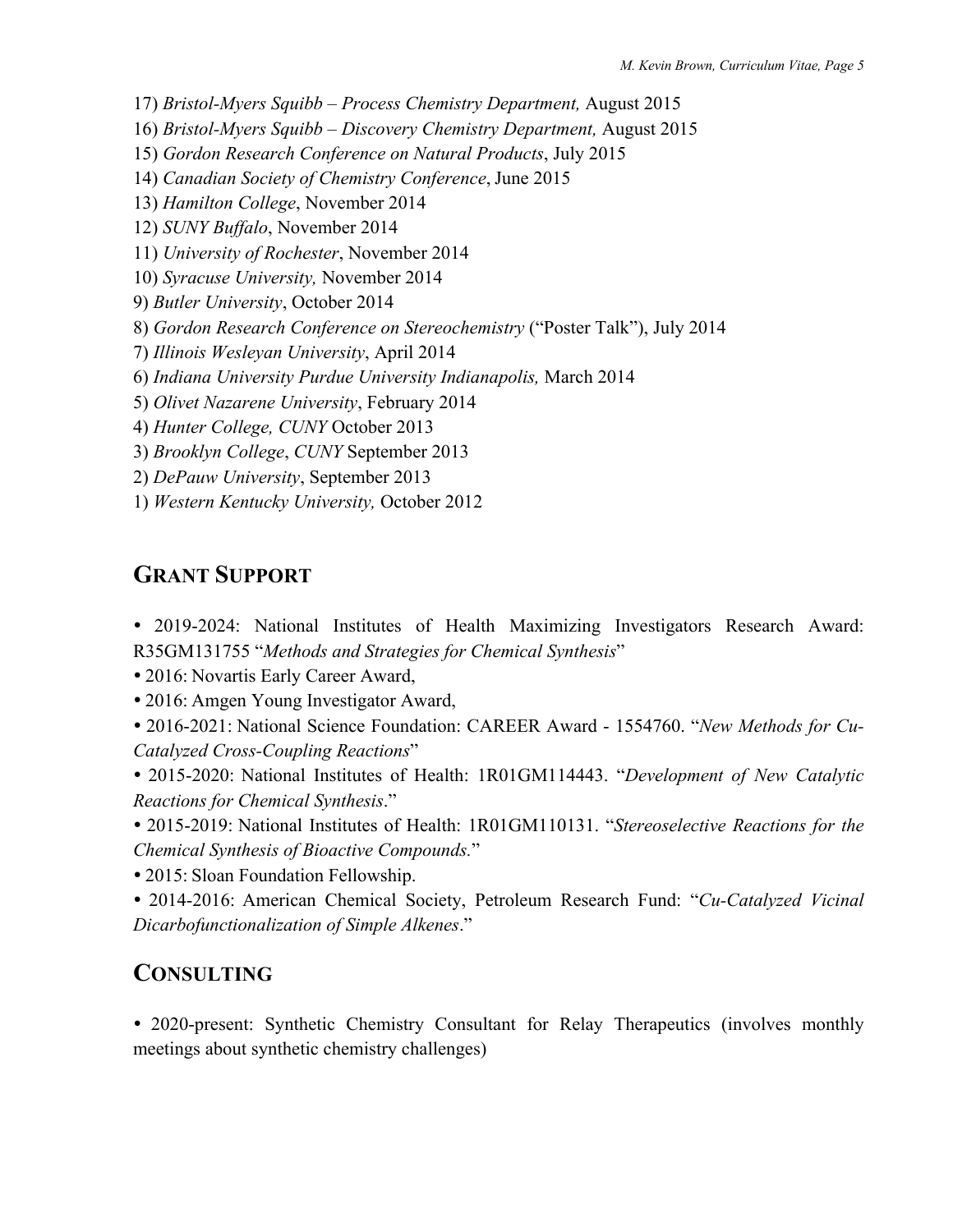## **PUBLICATIONS**

56) "Strain-Release  $[2\pi$ -2 $\alpha]$  Cycloaddition for the Synthesis of Bicyclo[2.1.1] hexanes Initiated by Energy Transfer" Renyu Guo**,** Yu-Che Chang**,** Loic Herter, Christophe Salome, Sarah E. Braley, Thomas C. Fessard, and M. Kevin Brown *J. Am. Chem. Soc.* **2022**, *ASAP*

55) "Photosensitized [2+2]-Cycloadditions of Alkenylboronates and Alkene" Yanyao Liu, Dongshun Ni, Bernard G. Stevenson, Vikrant Tripathy, Sarah E. Braley, Krishnan Raghavachari, John R. Swierk\*, and M. Kevin Brown\* *Angew. Chem. Int. Ed.* **2022** *Early View*

54) "Cooperative Pd/Cu Catalysis for Alkene Arylboration: Opportunities for Divergent Reactivty" Stanna K. Dorn and M. Kevin Brown\* *ACS Catal.* **2021**, *12*, 2085

53) "Catalytic Arylboration of Spirocyclic Cyclobutenes: Rapid Access to Highly Substituted Spiro[3.n]alkanes" Amit K. Simlandy, Mao-Yun Lyu and M. Kevin Brown\* *ACS Catal.* **2021**, *11*, 12815

52) "Nickel-Catalyzed Dearomative Arylboration of Indoles: Regioselective Synthesis of C2- and C3-Borylated Indolines" Grace L. Trammel, Rositha Kuniyill, Phillip F. Crook. Peng Liu,\* and M. Kevin Brown\* *J. Am. Chem. Soc.* **2021**, *143*, 16502

51) "Modular Synthesis of a Versatile Double-Allylation Reagents for Complex Diol Synthesis" Stanna K. Dorn, Annika E. Tharp, and M. Kevin Brown\* *Angew. Chem. Int. Ed.* **2021**, *60*, 16027

50) "Photochemical Intermolecular Dearomative Cycloadditions of Bicyclic Azaarenes with Alkenes" Jiajia Ma, Shuming Chen, Peter Bellott<sup>,</sup> Renyu Guo, Felix Schäfer, Arne Heusler, Xiaolong Zhang, Constantin Daniliuc, M. Kevin Brown,**\*** Kendall Houk,\* and Frank Glorius,\* *Science* **2021**, 371, 1338-1345.

49) "Allenylidene Induced 1,2-Metalate Rerrangements of Indole-Boronates: Diastereoselective Access to Highly Substituted Indolines" Amit K. Simlandy and M. Kevin Brown *Angew. Chem. Int. Ed.* **2021**, *60*, 12366

48) "Construction of Congested Csp<sup>3</sup>-Csp<sup>3</sup> Bonds by a Formal Ni-Catalyzed Alkylboration" Amit K. Simlandy, Stephen R. Sardini and M. Kevin Brown *Chem. Sci.* **2021**, *12*, 5517.

47) "Three-Component Ni-Catalyzed Silylacylation of Alkenes" Dongshun Ni and M. Kevin Brown *ACS. Catal.* **2021**, 11, 1858-1862.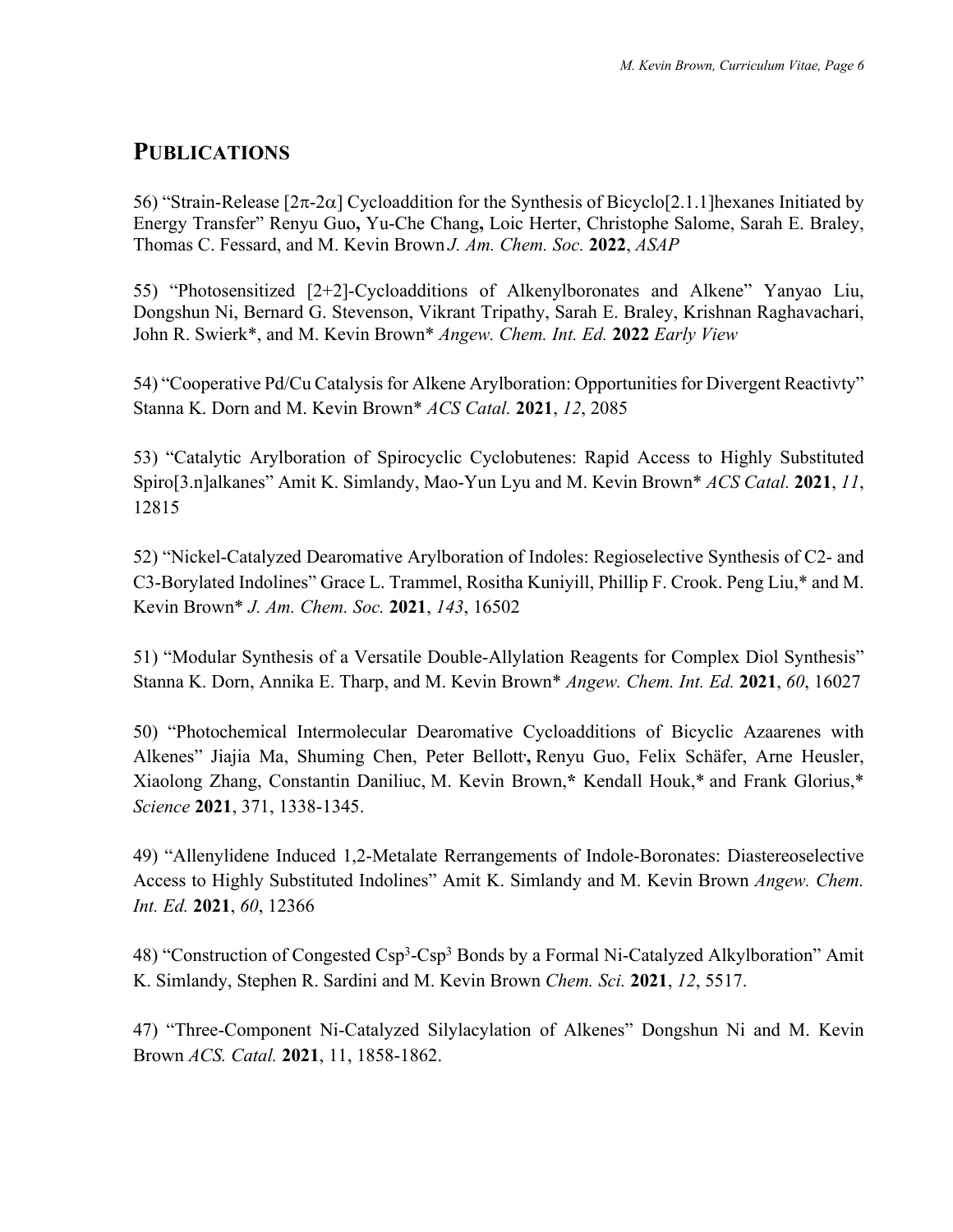46) "Mechanism-Based Design of an Amide-Directed Ni-Catalyzed Arylboration of Cyclopentene Derivatives" Alison L. Lambright, Yanyao Liu, Isaac A. Joyner, Kaitlyn M. Logan and M. Kevin Brown *Org. Lett.* **2021**, 23, 612-616.

45) "Nickel Catalyzed Arylboration of Cyclopentene" Stephen R. Sardini *Org. Synth.* **2020**, *97*, 355-367

44) "Enantioselective Synthesis of Hippolide J and Reevaluation of Antifungal Activity" Renyu Guo, Sarah Beattie Damian J. Krysan and M. Kevin Brown *Org. Lett.* **2020** *22*, 7743-7746*.*

43) "Ladderane Natural Products: From the Ground Up" Erin N. Hancock and M. Kevin Brown\* *Chem. Eur. J.* **2020**, *22*, 7743 (Review)

42) "Stereoselective [4+2]-Cycloaddition with Chiral Alkenylboranes" Dongshun Ni, Brittany P. Witherspoon, Hong Zhang, Chen Zhou, K. N. Houk\* and M. Kevin Brown\* *Angew. Chem. Int. Ed.* **2020**, *59,* 11432

41) "Evolution of a Strategy for the Enantioselective Synthesis of (-)-Cajanusine" Renyu Guo, Brittany P. Witherspoon, and M. Kevin Brown\* *J. Am. Chem. Soc.* **2020**, *142*, 5002

40) "Lessons in Strain and Stability: An Enantioselective Synthesis of (+)-[5]-Ladderanoic Acid" Erin N. Hancock, Erin L. Kuker, Dear J. Tantillo and M. Kevin Brown\* *Angew. Chem. Int. Ed.*  **2020**, *59*, 436

39) "Ni-Catalyzed 1,2-Benzylboration of 1,2-Disubstituted Unactivated Alkenes" Seewon Joung, Allison M. Bergmann and M. Kevin Brown\* *Chem. Sci* **2019**, *10*, 10944*.*

38) "Nickel-Catalyzed Arylboration of Alkenylarenes: Synthesis of Boron-Substituted Quaternary Carbons and Regiodivergent Reactions" Liang-An Chen, Alan R. Lear, Dr. Pin Gao, and M. Kevin Brown\* *Angew. Chem. Int. Ed.* **2019**, *58*, 10956*.*

37) "Regioselective Arylboration of 1,3-Butadiene" Allison M. Bergmann, Stephen R. Sardini, Kevin B. Smith. *Isr. J. Chem.* **2019** *(Special issue to honor Professors Buchwald's and Hartwig's receipt of the Wolf Prize)*

36) "(Hetero)arylboration of Alkynes: A Strategy for the Synthesis of a,a,-bis(hetero)arylketones" Yuan Huang, Allison M. Bergmann and M. Kevin Brown. *Org. Biomol. Chem.* **2019**, 17, 5913 *(Special issue for Trends in Organoboron Chemistry)*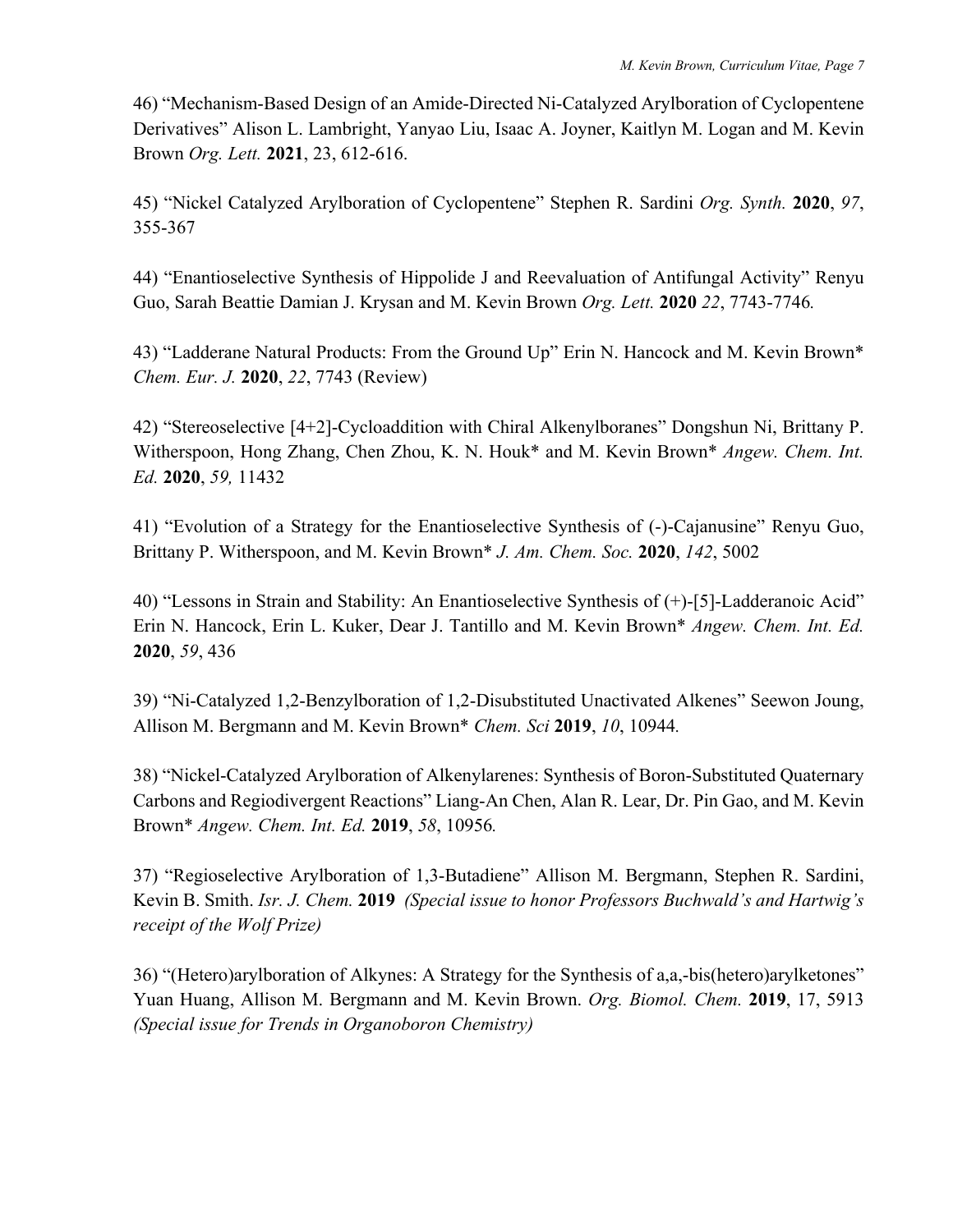35) "Thioallenoates in Catalytic Enantioselective  $[2+2]$ -Cycloadditions with Unactivated Alkenes" Michael L. Conner, Johannes M. Wiest, and M. Kevin Brown\* *Tetrahedron* **2019**, *75*, 3625. *(Special issue to honor Professor Ryan Shenvi's receipt of the Tetrahedron Young Investigator Award)*

34) "Ni-Catalyzed Arylboration of Unactivated Alkenes: Scope and Mechanistic Studies" Stephen R. Sardini, Alison L. Lambright, Grace L. Trammel, Humair M. Omer, Peng Liu,\* and M. Kevin Brown\* *J. Am. Chem. Soc.* **2019** 141, 9391.

33) "Synthesis of Biheteroarylalkanes by Heteroarylboration: Development and Application of a Pyridylidene-Cu Complex" Yuan Huang and M. Kevin Brown\* *Angew. Chem. Int. Ed.* **2019** *58*, 6048.

32) "Recent Advances in the Synthesis of gem-Dimethylcyclobutane Natural Products" Erin N. Hancock, Johannes M. Wiest and M. Kevin Brown\* *Nat. Prod*. *Rep.* **2019**, *36*, 1383

31) "Catalyst-Controlled 1,2- and 1,1-Arylboration of  $\alpha$ -Alkyl Alkenylarenes" Allison M. Bergman, Stanna K. Dorn, Kevin B. Smith, Kaitlyn M. Logan and M. Kevin Brown\* *Angew. Chem. Int. Ed.* **2019** *58*, 1719.

30) "Allenoates in Enantioselective [2+2] Cycloadditions: From a Mechanistic Curiosity to a Stereospecific Transformation" Johannes M. Wiest, Michael L. Conner and M. Kevin Brown\* *J. Am. Chem. Soc.* **2018** *140*, 15943*.*

29) "Nickel-Catalyzed Stereoselective Diarylation of Alkenylarenes" Pin Gao, Liang-An Chen and M. Kevin Brown\* *J. Am. Chem. Soc.* **2018** *140*, 10653*.*

28) "Copper-Catalyzed Cross-Coupling of Aryl-, Primary Alkyl-, and Secondary Alkylboranes with Heteroaryl Bromides" Allison M. Bergmann, Adam M. Oldham Wei You and M. Kevin Brown\* *Chem. Commun.* **2018** *54*, 5381*.*

27) "Copper-Catalyzed Heteroarylboration of 1,3-Dienes with 3-Bromopyridines by an Unusual Cine-Substitution" Kevin B. Smith, Yuan Huang and M. Kevin Brown\* *Angew. Chem. Int. Ed*. **2018** *57*, 6146*.*

26) "Synthesis of (-)-Hebelophyllene E: An Entry to geminal Dimethylcyclobutanes by [2+2] Cycloaddition of Alkenes and Allenoates" Johannes M. Wiest, Michael L. Conner and M. Kevin Brown\* *Angew. Chem. Int. Ed*. **2018** *57,* 4647*.*

25) "Nickel–Catalyzed Stereoselective Arylboration of Unactivated Alkenes" Kaitlyn M. Logan, Stephen R. Sardini, Sean D. White and M. Kevin Brown\* *J. Am. Chem. Soc.* **2018**, *140*, 159-162.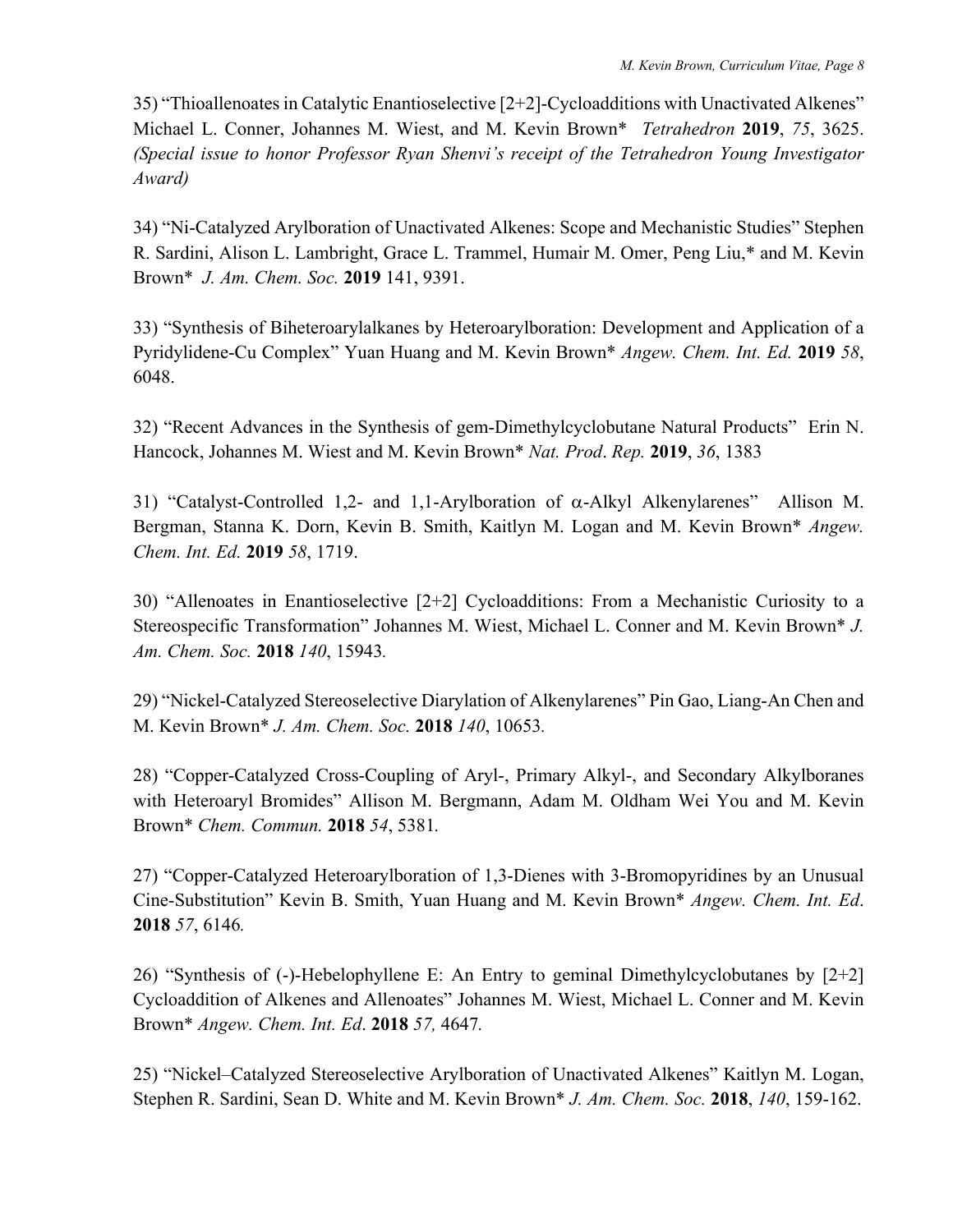24) "Synthesis of *ent*-[3]-Ladderanol: Development and Application of Intramolecular Chirality Transfer [2+2] Cycloadditions of Allenic Ketones and Alkenes" Nathan J. Line, Brittany P. Witherspoon, Erin N. Hancock and M. Kevin Brown\* *J. Am. Chem. Soc.* **2017**, *139*, 14392-14395

23) "Cu-Catalyzed Borylacylation of Activated Alkenes with Acid Chlorides" Yuan Huang, Kevin B. Smith and M. Kevin Brown\* *Angew. Chem. Int. Ed.* **2017**, *56*, 13314

22) "Catalyst Controlled Regiodivergent Arylboration of Dienes" Stephen R. Sardini and M. Kevin Brown\* *J. Am. Chem. Soc.* **2017**, *139*, 9823

21) "Intramolecular Chirality Transfer [2+2] Cycloaddition of Allenoates and Alkenes" Yao Xu, Dean J. Tantillo and M. Kevin Brown\* *Org. Lett.* **2017**, *19*, 3703

20) "Regioselective Arylboration of Isoprene and its Derivatives by Cu/Pd Cooperative Catalysis" Kevin B. Smith and M. Kevin Brown\* *J. Am. Chem. Soc.* **2017**, *139*, 7721

19) "Catalytic Enantioselective Arylboration of Alkenylarenes" Kaitlyn M. Logan and M. Kevin Brown\* *Angew. Chem. Int. Ed.* **2017**, *56*, 851

18) "Bringing Organic Chemistry to the Public: Structure and Scent in a Science Museum" M. Kevin Brown\* and Laura C. Brown\* *J. Chem. Ed.* **2017**, 94, 251

17) "Synthesis of Cyclobutanes by Lewis Acid-Promoted Ketene-Alkene [2+2] Cycloadditions" Christopher M. Rasik, Eleni M. Salyers and M. Kevin Brown\* *Org. Syn.* **2016**, 93, 401

16) "Synthesis of 1,3-Substituted Cyclobutanes by Allenoate Alkene [2+2] Cycloaddition" Michael L. Conner and M. Kevin Brown\* *J. Org. Chem.* **2016**, *81*, 8050

15) "An Unexpected Lewis Acid Catalyzed Diels-Alder Cycloaddition of Aryl Allenes and Acrylates" Michael L. Conner and M. Kevin Brown\* *Tetrahedron,* **2016**, 72, 3759. *(Special issue to honor Professor Neil Garg's receipt of the Tetrahedron Young Investigator Award)*

14) "Collaborative Total Synthesis: Routes to Hippolachnin A Enabled by Quadricyclane Cycloaddition and Late-Stage C-H Oxidation" Monica E. McCallum, Christopher M. Rasik, John L. Wood,\* and M. Kevin Brown\* *J. Am. Chem. Soc.* **2016**, *138*, 2437

13) "Lewis Acid-Promoted [2+2] Cycloadditions of Alkenes with Aryl Ketenes" Emily M. Rigsbee, Chen Zhou, Christopher M. Rasik, Adam Z. Spitz, Adam J. Nichols and M. Kevin Brown\* *Org. Biomol. Chem.* **2016,** *14*, 5477. *(Invited Submission for "New Talent Issue")*

12) "Catalytic Enantioselective Diarylation of Alkenes" Wei You and M. Kevin Brown\* *J. Am. Chem. Soc.* **2015** *137*, 14578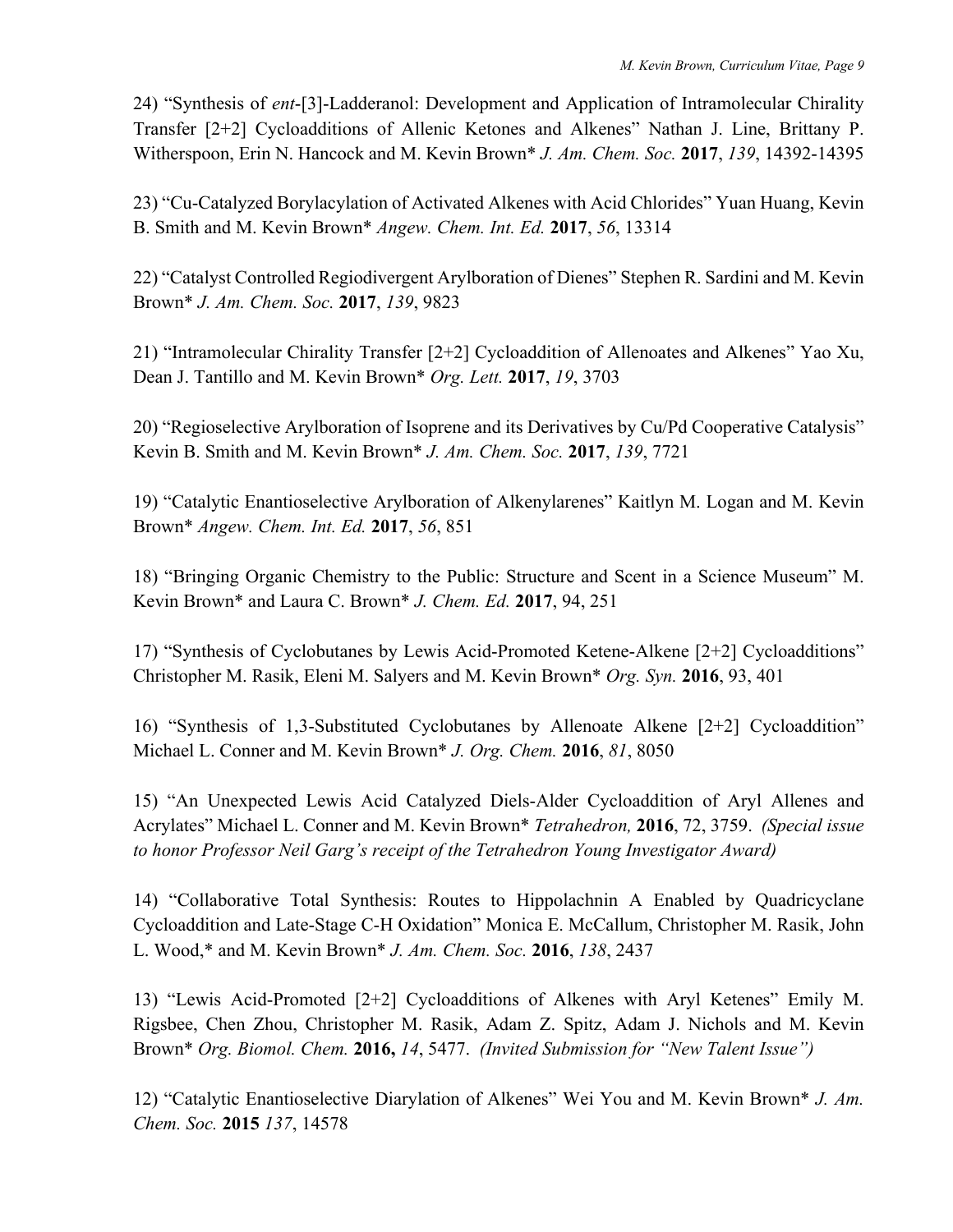11) "Cyclobutane and Cyclobutene Synthesis by Catalytic Enantioselective [2+2] Cycloaddition" Yao Xu and Michael L. Conner and M. Kevin Brown\* *Angew. Chem. Int. Ed.* **2015**, *54*, 11918 *(Angew. Chem. MiniReview)*

10) "Catalytic Enatioselective Alleneoate-Alkene [2+2] Cycloadditions," Michael L. Conner, Yao Xu and M. Kevin Brown\* *J. Am. Chem. Soc.* **2015** *137*, 3482

9) "*Syn*- and *Anti*-Selective Carboboration of Alkenes Achieved by Cu/Pd-Synergistic Catalysis," Kaitlyn M. Logan, Kevin B. Smith and M. Kevin Brown\* *Angew. Chem. Int. Ed.* **2015,** *54,* 5228

8) "Diarylation of Alkenes by a Cu-Catalyzed Migratory Insertion/Cross Coupling Cascade," Wei You, and M. Kevin Brown\* *J. Am. Chem. Soc.* **2014**, *136*, 14730

7) "Total Synthesis of Gracilioether F: Development and Applications of Lewis Acid-Promoted Ketene-Alkene [2+2]-Cycloadditions and Late Stage C-H Oxidation," Christopher M. Rasik and M. Kevin Brown\* *Angew. Chem. Int. Ed.* **2014,** 53, 14522

6) "Origins of Diastereoselectivity in Lewis Acid-Promoted Ketene-Alkene [2+2] Cycloadditions," Christopher M. Rasik, Young J. Hong, Dean J. Tantillo,\* and M. Kevin Brown\* *Org. Lett.* **2014**, *16*, 5168

5) "Alkene Carboboration Enabled by Synergistic Catalysis," Kevin B. Smith, Kaitlyn M. Logan, Wei You and M. Kevin Brown\* *Chem. Eur. J*. **2014**, 20, 12032

4) "Copper-Catalyzed Cross-Coupling of Aryl Boronic Esters with Aryl Iodides and Application to a Carboboration of Alkynes and Allenes," Yiqing Zhou, Wei You, Kevin P. Smith and M. Kevin Brown\* *Angew. Chem., Int. Ed.* **2014***, 53*, 3475

3) "Intermolecular Ketene-Alkene [2+2] Cycloadditions: The Significance of Lewis Acid-Promoted Variants," Christopher M. Rasik and M. Kevin Brown\* *Synlett.* **2014***, 25,* 760 *(Invited Synpact Review)*

2) "Stereoselective Synthesis of All-Carbon Tetrasubstituted Alkenes from *In Situ* Generated Ketenes and Organometallic Reagents," Wei You, Yan Li and M. Kevin Brown\* *Org. Lett.* **2013** *15,* 1610

1) "Lewis Acid-Promoted Ketene-Alkene [2+2] Cycloadditions," Christopher M. Rasik and M. Kevin Brown\* *J. Am. Chem. Soc.* **2013**, *135*, 1673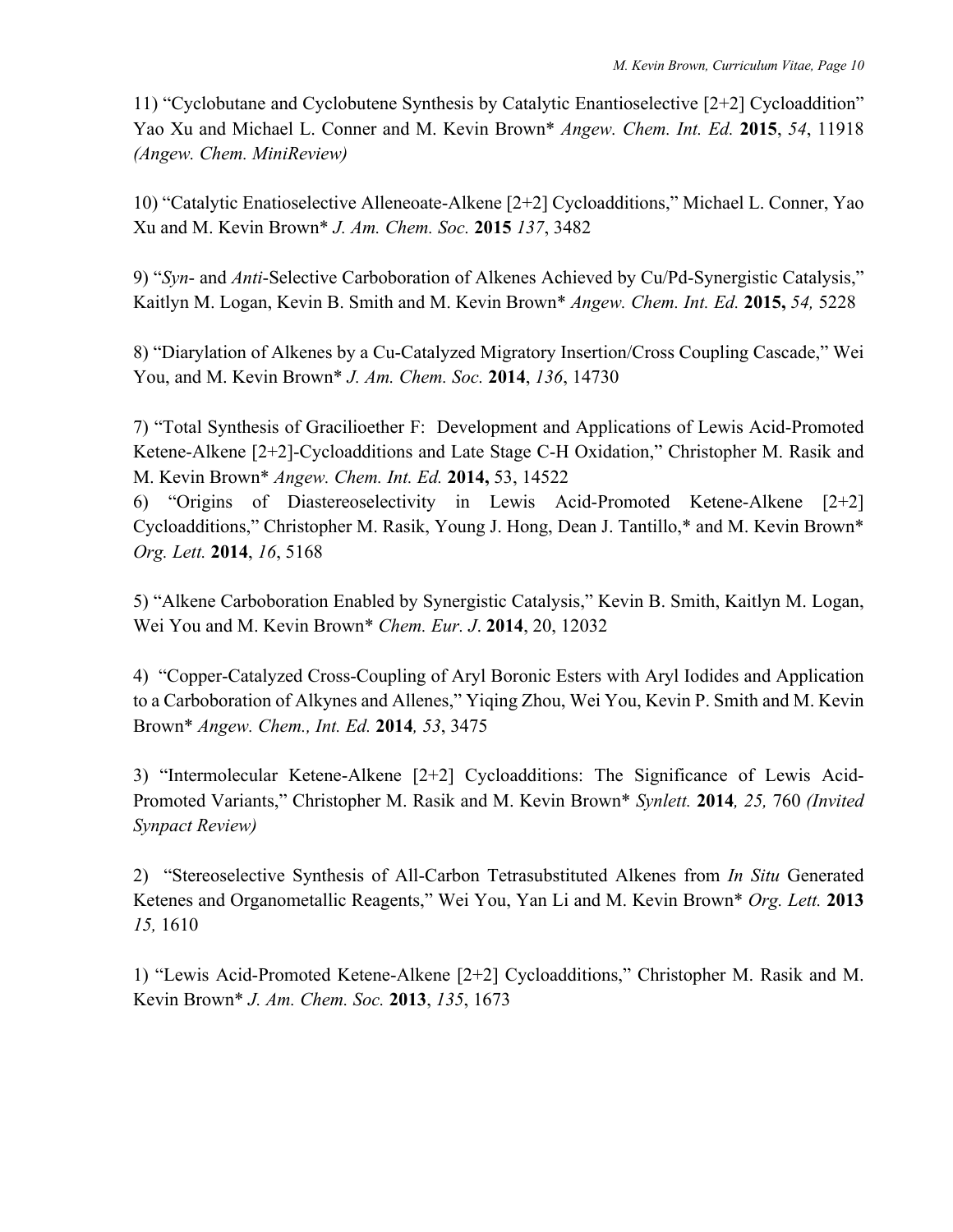### **NSERVICE**

## **DEPARTMENTAL AND UNIVERSITY**

- 2019-current: Chemistry Department Policy Committee
- 2019-current: Initiated Chemistry Department End of the Year Symposium
- 2017-2020: Lead PI on NSF MRI application to acquire an NMR spectrometer. Two applications were submitted in consecutive years. Will support >20 research group in the chemistry department. Funded in 2019.
- 2019: Lead PI on a CTSI proposal to acquire a cryoprobe for an NMR spectrometer. Will support
- >20 research group in the chemistry department. Funded in 2020.
- 2016-2017: External review committee
- 2011-current: Safety Committee, Initiated Safety Minutes at Departmental Seminars
- 2011-2019: Graduate Admissions Committee
- 2012: Chemistry Department Website Design Committee

# **PROFESSIONAL**

- 2021-Present: Thematic Coordinator for 2023 Spring ACS Meeting
- 2022: Co-chair of session at Fall 2022 ACS Meeting: Chemistry Across the Border
- 2022: Co-chair of session at 2022 CSC Meeting: Chemistry Across the Border

 2022: Co-chair of session at Fall 2022 ACS Meeting: Modern Method for Alkene Functionalization

 2021: Co-chair of session at Fall 2021 ACS Meeting: Synthesis and Biological Synthesis of Anti-Infective Agents

 2019-Present: Member-at-Large ACS Division of Organic Chemistry. Elected position, Current serving on ACS Fellows and Symposium Planning sub-committees.

 2019: Local Co-chair of the 2019 ACS National Organic Symposium. Co-organized 4-day conference with over 700 attendees from around the world

 2013-2018: Designed, developed and installed a chemistry themed exhibit titled, "Smells Like Nano" at WonderLab (Local Children's Museum in Bloomington, IN) (See publication #18)

• 2012-Present: Chair (4x) and Chair-Elect (4x) of the Southern Indiana Section of the ACS, Primary roles were to sustain the Chemistry of Everyday Life and Student Selected Seminar Series.

• 2016: Co-chair of session at ACSCERM2016.

- 2015: Outreach Volunteer of the Year, Southern Indiana Local Section
- 2015: Session chair at Organic Reactions and Processes GRC
- 2014: Organized "ACS On Campus" (Networking event for undergraduate and graduate students)
- 2012-2013: Presented at WonderCamp (summer camp run by WonderLab)

#### **Manuscript and Grant Reviewer**

- Selected as a 2019 Outstanding Reviewer by the RSC Journal, Chemical Science
- 2018-present: Grant reviewer for National Science Foundation